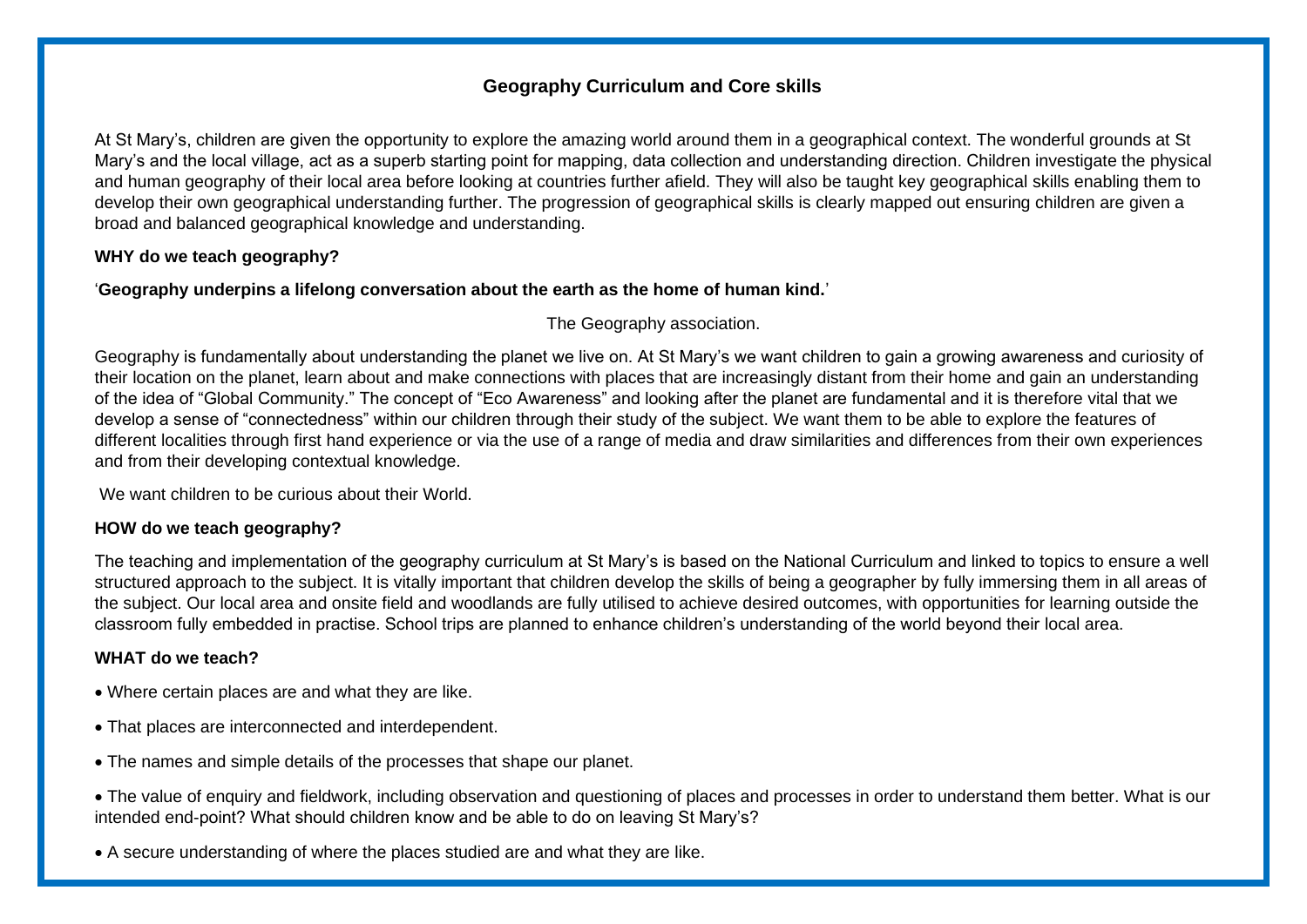• A secure understanding of the ways in which places are interconnected and interdependent and how much human and physical environments are interrelated.

- An extensive base of geographical knowledge and vocabulary.
- The ability to apply questioning skills and use effective analytical and presentational techniques.
- The ability to reach clear conclusions and develop a reasoned argument to explain findings.
- The ability to use fieldwork skills
- A passion for Geography and a sense of curiosity to find out about the World and the people who live there.

• The ability to express well balanced opinions rooted in good knowledge and understanding about current and contemporary issues in society and the environment.

### **It is out intent that:**

*By the time a child leaves St Mary's Primary they will:*

- Have an excellent knowledge of where places are and what they are like.
- Have an excellent understanding of the ways in which places are interdependent and interconnected and how much human and physical environments are interrelated.
- Have an extensive base of geographical knowledge and vocabulary.
- Be fluent in complex, geographical enquiry and the ability to apply questioning skills and use effective analytical and presentational techniques.
- Have the ability to reach clear conclusions and develop a reasoned argument to explain findings.
- Have significant levels of originality, imagination or creativity as shown in interpretations and representations of the subject matter.
- Be highly developed and frequently utilised fieldwork and other geographical skills and techniques.
- Have a passion for and commitment to the subject, and a real sense of curiosity to find out about the world and the people who live there.
- Have the ability to express well-balanced opinions, rooted in very good knowledge and understanding about current and contemporary issues in society and the environment.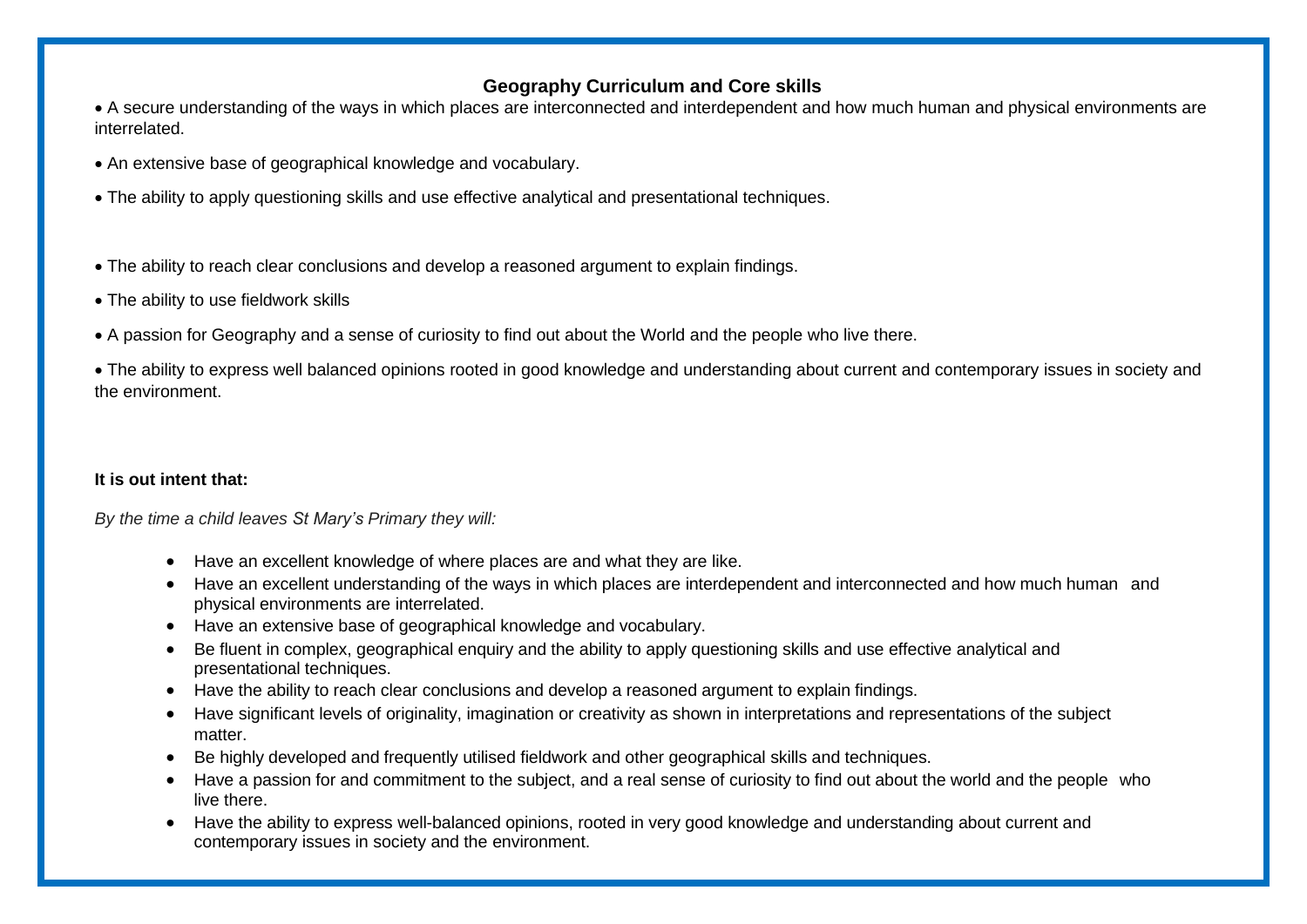### **Breadth**

| <b>Key Stage 1</b>                                                                                            | <b>Key Stage 2</b>                                             |
|---------------------------------------------------------------------------------------------------------------|----------------------------------------------------------------|
| • Investigate the world's continents and oceans.                                                              | • Locate the world's countries, with a focus on Europe and     |
|                                                                                                               | countries of particular interest to pupils.                    |
| • Investigate the countries and capitals of the United Kingdom.                                               |                                                                |
|                                                                                                               | • Locate the world's countries, with focus on North and South  |
| • Compare and contrast a small area of the United Kingdom with<br>that of a non-European country.             | America and countries of particular interest to pupils.        |
|                                                                                                               | • Identify key geographical features of the countries of the   |
| • Explore weather and climate in the United Kingdom and                                                       | United Kingdom, and show an understanding of how some of       |
| around the world.                                                                                             | these aspects have changed over time.                          |
|                                                                                                               |                                                                |
| • Use basic geographical vocabulary to refer to and describe key<br>physical and human features of locations. | • Locate the geographic zones of the world.                    |
|                                                                                                               | • Understand the significance of the geographic zones of the   |
| • Use world maps, atlases and globes.                                                                         | world.                                                         |
|                                                                                                               |                                                                |
| • Use simple compass directions.                                                                              | • Understand geographical similarities and differences through |
|                                                                                                               | the study of human and physical geography of a region or area  |
| • Use aerial photographs.                                                                                     | of the United Kingdom (different from that taught at Key Stage |
|                                                                                                               | $1$ ).                                                         |
| • Use fieldwork and observational skills.                                                                     |                                                                |
|                                                                                                               | • Understand geographical similarities and differences through |
|                                                                                                               | the study of human and physical geography of a region or area  |
|                                                                                                               | in a European country.                                         |
|                                                                                                               |                                                                |
|                                                                                                               | • Understand geographical similarities and differences through |
|                                                                                                               | the study of the human and physical geography of a region or   |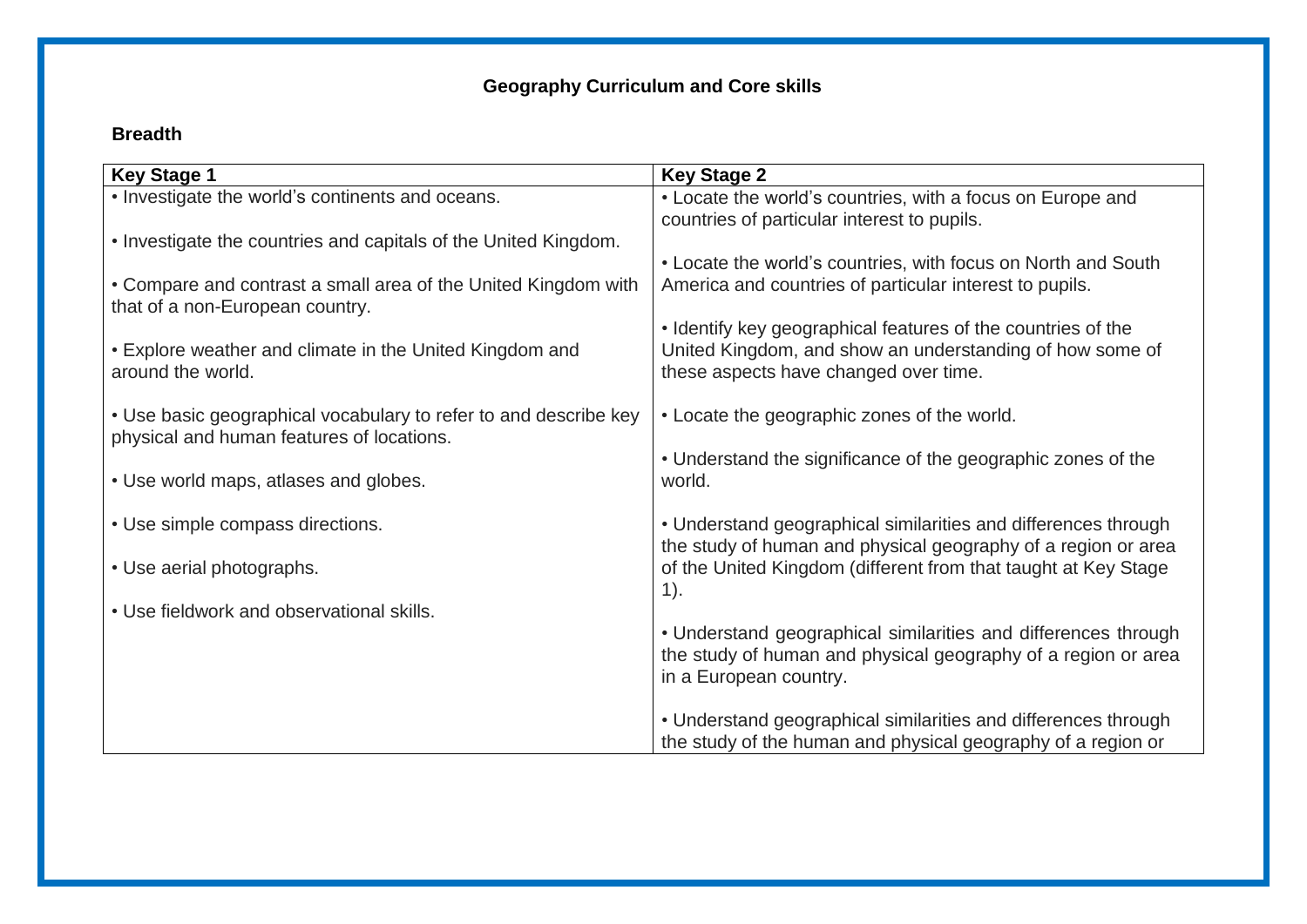| area within North or South America.                                                                                                                                                                                                                                                                                                                                  |  |
|----------------------------------------------------------------------------------------------------------------------------------------------------------------------------------------------------------------------------------------------------------------------------------------------------------------------------------------------------------------------|--|
| • Describe and understand key aspects of:                                                                                                                                                                                                                                                                                                                            |  |
| o physical geography, including: climate zones, biomes<br>and vegetation belts, rivers, mountains, volcanoes<br>and earthquakes and the water cycle<br>human geography, including: settlements, land use,<br>$\circ$<br>economic activity including trade links and the<br>distribution of natural resources including energy,<br>food, minerals and water supplies. |  |
| • Use maps, atlases, globes and digital/computer mapping to<br>locate countries and describe features studied.                                                                                                                                                                                                                                                       |  |
| • Use the eight points of a compass, four-figure grid references,<br>symbols and keys (including the use of Ordnance Survey maps)<br>to build knowledge of the United Kingdom and the world.                                                                                                                                                                         |  |
| • Use a wide range of geographical sources in order to<br>investigate places and patterns.                                                                                                                                                                                                                                                                           |  |
| • Use fieldwork to observe, measure and record the human and<br>physical features in the local area using a range of methods,<br>including sketch maps, plans and graphs and digital<br>technologies.                                                                                                                                                                |  |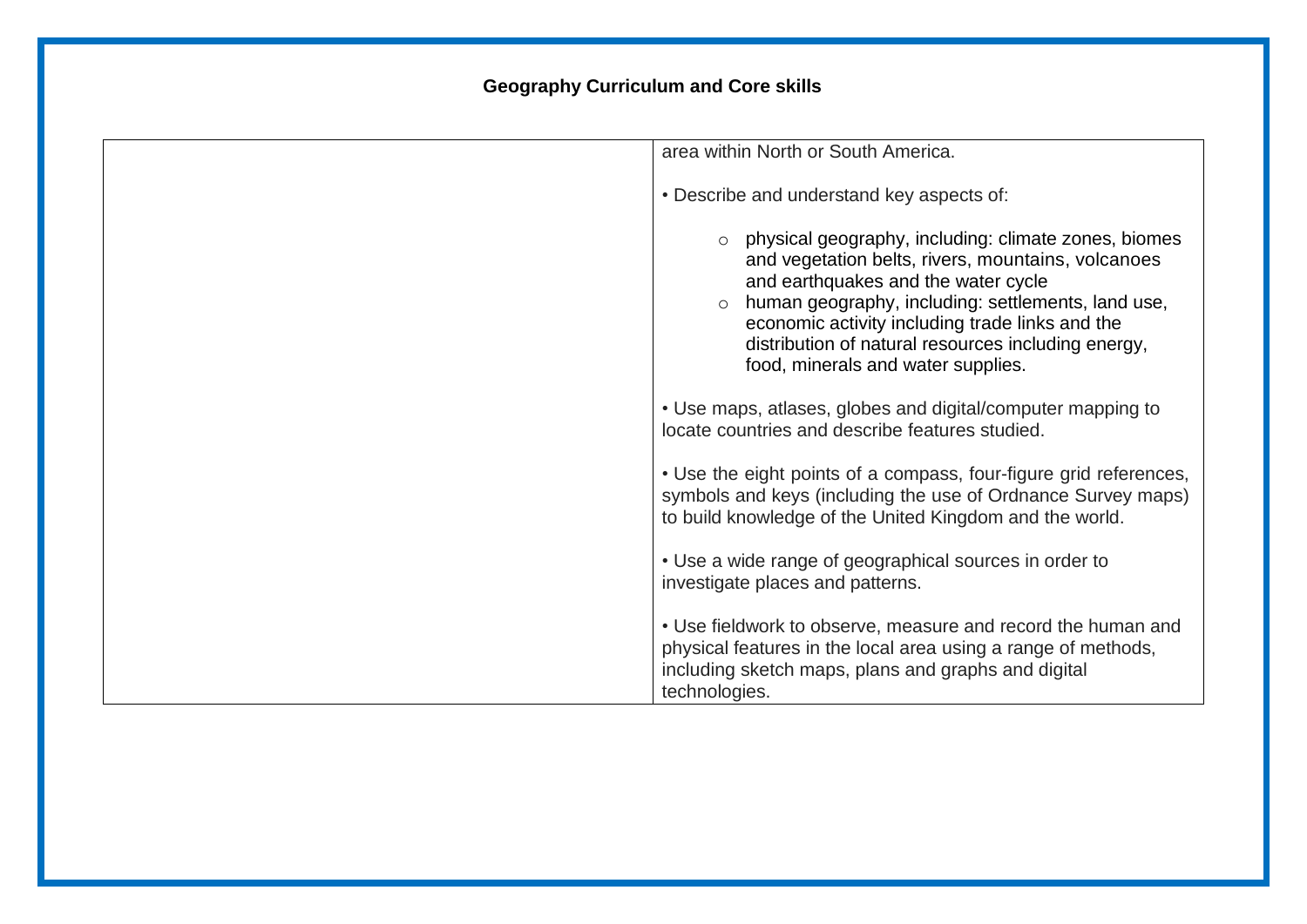## **Learning Pathway**

|                | KS <sub>1</sub>                         | LKS <sub>2</sub>                     | UKS <sub>2</sub>                     |
|----------------|-----------------------------------------|--------------------------------------|--------------------------------------|
| To investigate | • Ask and answer geographical           | • Ask and answer geographical        | • Collect and analyse statistics and |
| places         | questions (such as: What is this        | questions about the physical and     | other information in order to draw   |
|                | place like? What or who will I see      | human characteristics of a location. | clear conclusions about locations.   |
|                | in this place? What do people do in     |                                      |                                      |
|                | this place?).                           | • Explain own views about locations, | • Identify and describe how the      |
|                |                                         | giving reasons.                      | physical features affect the human   |
|                | • Identify the key features of a        |                                      | activity within a location.          |
|                | location in order to say whether it is  | • Use maps, atlases, globes and      |                                      |
|                | a city, town, village, coastal or rural | digital/computer mapping to locate   | • Use a range of geographical        |
|                | area.                                   | countries and describe features.     | resources to give detailed           |
|                |                                         |                                      | descriptions and opinions of         |
|                | • Use world maps, atlases and           | • Use fieldwork to observe and       | the characteristic features of a     |
|                | globes to identify the United           | record the human and physical        | location.                            |
|                | Kingdom and its countries, as well      | features in the local area using a   |                                      |
|                | as the countries, continents and        | range of methods including sketch    | • Use different types of fieldwork   |
|                | oceans studied.                         | maps, plans and graphs and digital   | sampling (random and systematic)     |
|                |                                         | technologies.                        | to observe, measure and record the   |
|                | • Use simple fieldwork and              |                                      | human and physical features in the   |
|                | observational skills to study the       | • Use a range of resources to        | local area. Record the results in a  |
|                | geography of the school and the         | identify the key physical and human  | range of ways.                       |
|                | key human and physical features of      | features of a location.              |                                      |
|                | its surrounding environment.            |                                      | • Analyse and give views on the      |
|                |                                         | • Name and locate counties and       | effectiveness of different           |
|                | • Use aerial images and plan            | cities of the United                 | geographical representations of      |
|                | perspectives to recognise               |                                      | a location (such as aerial images    |
|                | landmarks and basic physical            | Kingdom, geographical regions and    | compared with maps and               |
|                |                                         | their identifying human and physical | topological maps - as in             |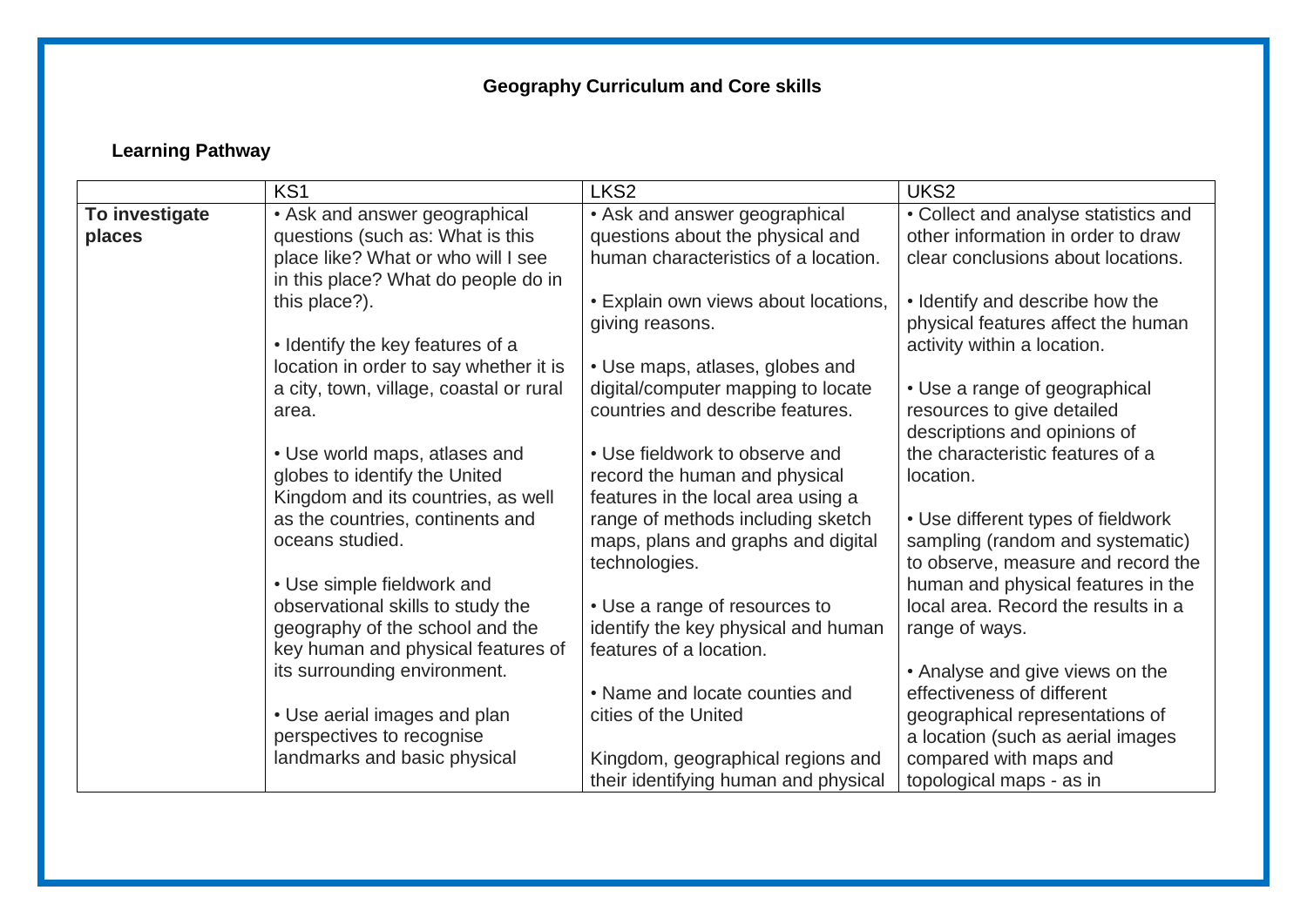|                            | features.                                                                                                                                                                                                                                                                   | characteristics, including hills,<br>mountains, cities, rivers,                                                                                                                                                                                       | London's Tube map).                                                                                                                                                                                                                                                                                      |
|----------------------------|-----------------------------------------------------------------------------------------------------------------------------------------------------------------------------------------------------------------------------------------------------------------------------|-------------------------------------------------------------------------------------------------------------------------------------------------------------------------------------------------------------------------------------------------------|----------------------------------------------------------------------------------------------------------------------------------------------------------------------------------------------------------------------------------------------------------------------------------------------------------|
|                            | • Name, locate and identify<br>characteristics of the four countries<br>and capital cities of the<br>United Kingdom and its surrounding<br>seas.<br>• Name and locate the world's<br>continents and oceans.                                                                 | key topographical features and<br>land-use patterns; and understand<br>how some of these aspects<br>have changed over time.<br>• Name and locate the countries of<br>Europe and identify their main<br>physical and human characteristics.            | • Name and locate some of the<br>countries and cities of the world and<br>their identifying human and physical<br>characteristics, including<br>hills, mountains, rivers, key<br>topographical features and land-use<br>patterns; and understand how some<br>of these aspects have changed over<br>time. |
|                            |                                                                                                                                                                                                                                                                             |                                                                                                                                                                                                                                                       | • Name and locate the countries of<br>North and South America and<br>identify their main physical and<br>human characteristics.                                                                                                                                                                          |
| To investigate<br>patterns | • Understand geographical<br>similarities and differences through<br>studying the human and physical<br>geography of a small area of the<br>United Kingdom and of a<br>contrasting non-European country.<br>• Identify seasonal and daily<br>weather patterns in the United | • Name and locate the Equator,<br>Northern Hemisphere, Southern<br>Hemisphere, the Tropics of Cancer<br>and Capricorn, Arctic and<br>Antarctic Circle and date time<br>zones. Describe some of<br>the characteristics of these<br>geographical areas. | • Identify and describe the<br>geographical significance of<br>latitude, longitude,<br>Equator, Northern Hemisphere,<br>Southern Hemisphere, the Tropics<br>of Cancer and Capricorn, Arctic<br>and Antarctic Circle, and time zones<br>(including day and night).                                        |
|                            | Kingdom and the location of hot<br>and cold areas of the world in<br>relation to the Equator and the<br>North and South Poles.                                                                                                                                              | • Describe geographical similarities<br>and differences between countries.<br>• Describe how the locality of the<br>school has changed over time.                                                                                                     | • Understand some of the reasons<br>for geographical similarities and<br>differences between countries.<br>• Describe how locations around the                                                                                                                                                           |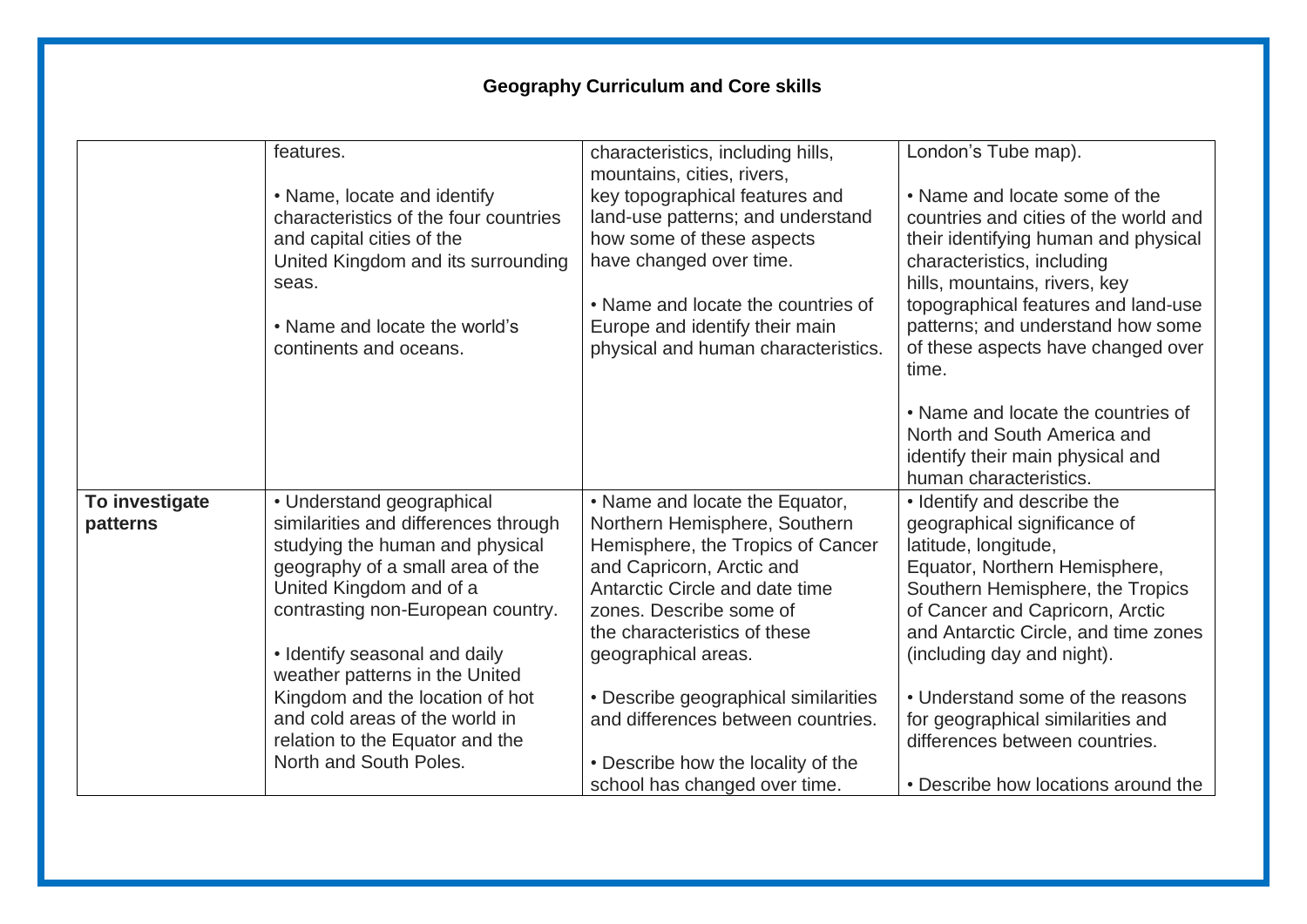|                       | • Identify land use around the<br>school.                                                                              |                                                                                                                  | world are changing and explain<br>some of the reasons for change.                                           |
|-----------------------|------------------------------------------------------------------------------------------------------------------------|------------------------------------------------------------------------------------------------------------------|-------------------------------------------------------------------------------------------------------------|
|                       |                                                                                                                        |                                                                                                                  | • Describe geographical diversity<br>across the world.                                                      |
|                       |                                                                                                                        |                                                                                                                  | • Describe how countries and<br>geographical regions are<br>interconnected and interdependent.              |
| <b>To communicate</b> | • Use basic geographical                                                                                               | • Describe key aspects of:                                                                                       | • Describe and understand key                                                                               |
| geographically        | vocabulary to refer to:                                                                                                | · physical geography, including:                                                                                 | aspects of:                                                                                                 |
|                       | . key physical features, including:<br>beach, coast, forest, hill, mountain,<br>ocean, river, soil, valley, vegetation | rivers, mountains, volcanoes and<br>earthquakes and the water cycle.                                             | · physical geography, including:<br>climate zones, biomes and<br>vegetation belts, rivers, mountains,       |
|                       | and weather.                                                                                                           | . human geography, including:<br>settlements and land use.                                                       | volcanoes and earthquakes and the<br>water cycle.                                                           |
|                       | . key human features, including:                                                                                       |                                                                                                                  |                                                                                                             |
|                       | city, town, village, factory, farm,<br>house, office and shop.                                                         | • Use the eight points of a compass,<br>four-figure grid references, symbols<br>and key to communicate knowledge | • human geography, including:<br>settlements, land use, economic<br>activity including trade links, and the |
|                       | • Use compass directions (north,<br>south, east and west) and locational<br>language (e.g. near and far) to            | of the United Kingdom and the<br>wider world.                                                                    | distribution of natural resources<br>including energy, food,<br>minerals, and water supplies.               |
|                       | describe the location of features<br>and routes on a map.                                                              |                                                                                                                  | • Use the eight points of a compass,                                                                        |
|                       |                                                                                                                        |                                                                                                                  | four-figure grid references, symbols                                                                        |
|                       | • Devise a simple map; and use and                                                                                     |                                                                                                                  | and a key (that uses standard                                                                               |
|                       | construct basic symbols in a key.<br>Use simple grid references (A1,                                                   |                                                                                                                  | Ordnance Survey symbols)<br>to communicate knowledge of the                                                 |